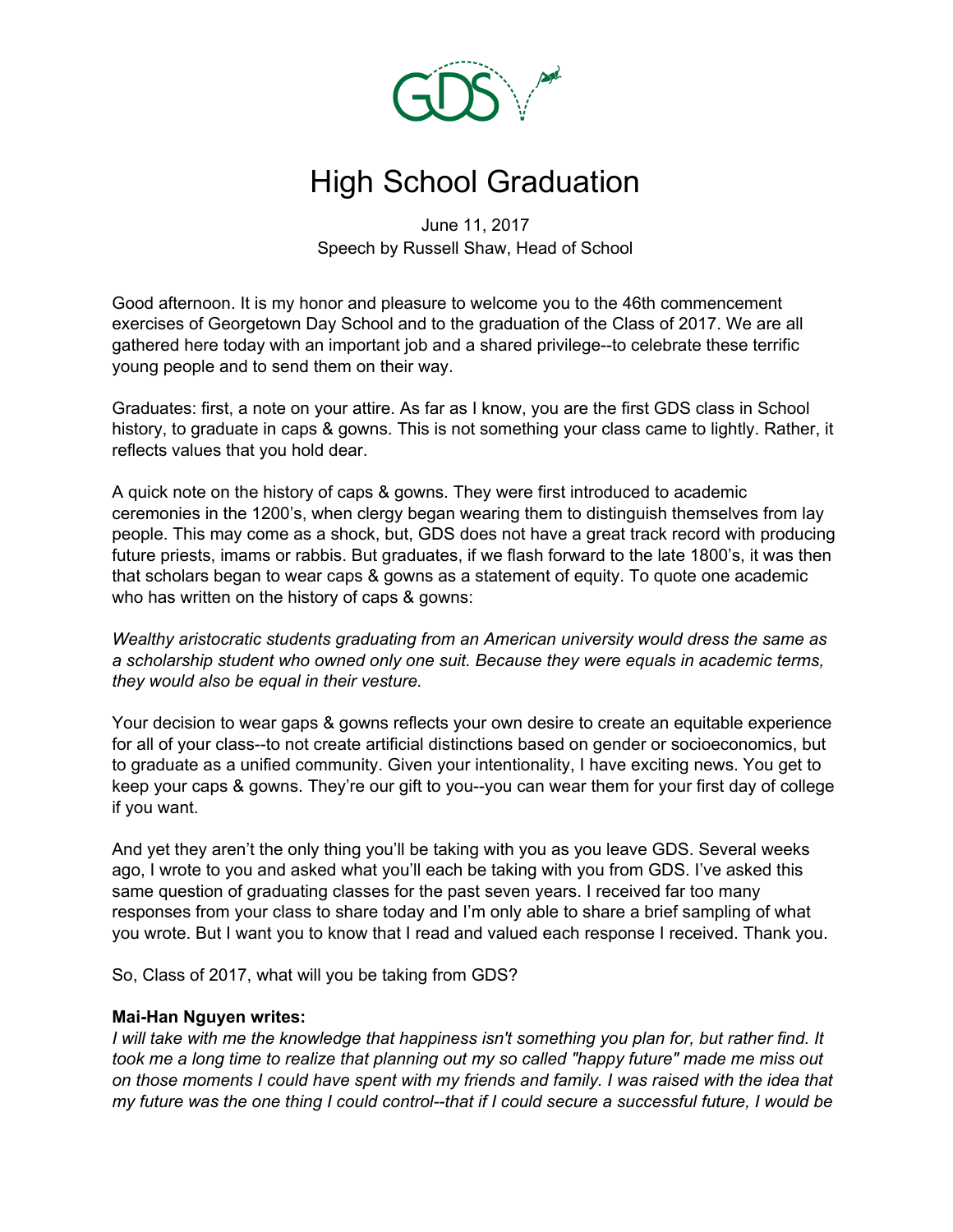*happy. Not only has high school taught me that nothing is ever under control, it also taught me to love unpredictability, to cherish moments that seemingly pop up out of nowhere--like an impromptu class trip, a ukulele jam session in the back of the art studio, or a sudden dunkin donuts treat. To be honest, I can't begin to picture our future given the current state of our country...but I think, looking for little moments here and there where you truly feel happy isn't a bad idea.*

## **Ari Rosner writes:**

*Obviously I will remember the first rate academics, the memories of debating quantum mechanics over lunch with my friends or building a nuclear reactor with Daniel Luberda. But what I will really take away from GDS is how each of these experiences has taught me something that I can and have already used outside of the academic confines. The high caliber conversations that are a quintessential part of all of our classes provided me with the confidence to engage with researchers at premier institutions; the level of inquiry allowed me to pose questions, develop methodologies, refine my experiments and yes, even make an impact in the field of cancer research in a way that I never dreamed imaginable. And from a social dimension, the discussions I've had at lunch with my friends have made me a more outgoing person, and have helped me learn to become more articulate in expressing my opinion and yet still be conscious of the community around me.*

## **Arielle Calem writes:**

I'll take a special type of warmth from GDS. Let me explain: One night, after a long swim meet, *my teammates and I arrived at school only to find that we were locked out. We huddled together and joked about our hair being frozen. I talked with a sophomore friend of mine, while the other seniors spoke to the freshmen about their races. After some time, we were let in. I walked into* school, felt a warm burst of air, and suddenly remembered I had been outside in the cold for the *past ten minutes. I didn't even realize I was still freezing outside until I walked into GDS. GDS has provided more than literal warmth. GDS' figurative warmth is that everyone is included. When my team and I were outside in the December weather, we acknowledged our situation, but decided to stick together. We talked and we complained, but we did so together. I think, especially in today's world, it is easy to forget the power of inclusivity. As a student who has* been at GDS for twelve years of my life, I will work hard to make sure everyone, regardless of *background or life experience, is included in any group, activity, or environment in which I find myself.*

## **Leigh Bianchi writes:**

*I've learned that nothing rewarding in life is easy. My experiences at GDS have given me the courage, confidence and resolve to run toward challenges, instead of away from them, and I will always be grateful to my teachers, coaches, parents, grandparents, and friends who have inspired me, supported me, believed in me (especially when I didn't believe in myself), and, yes, challenged me. They have made me the person I am today.*

## **Noah Gottdenker writes:**

GDS has taught me that if you wish to see changes -- big or small -- either in yourself or in the *world, it is your responsibility to go and make that change.*

## **Paula Gil-Ordonez writes:**

*I will take vulnerability and courage. Delving into charged topics can be extremely difficult,*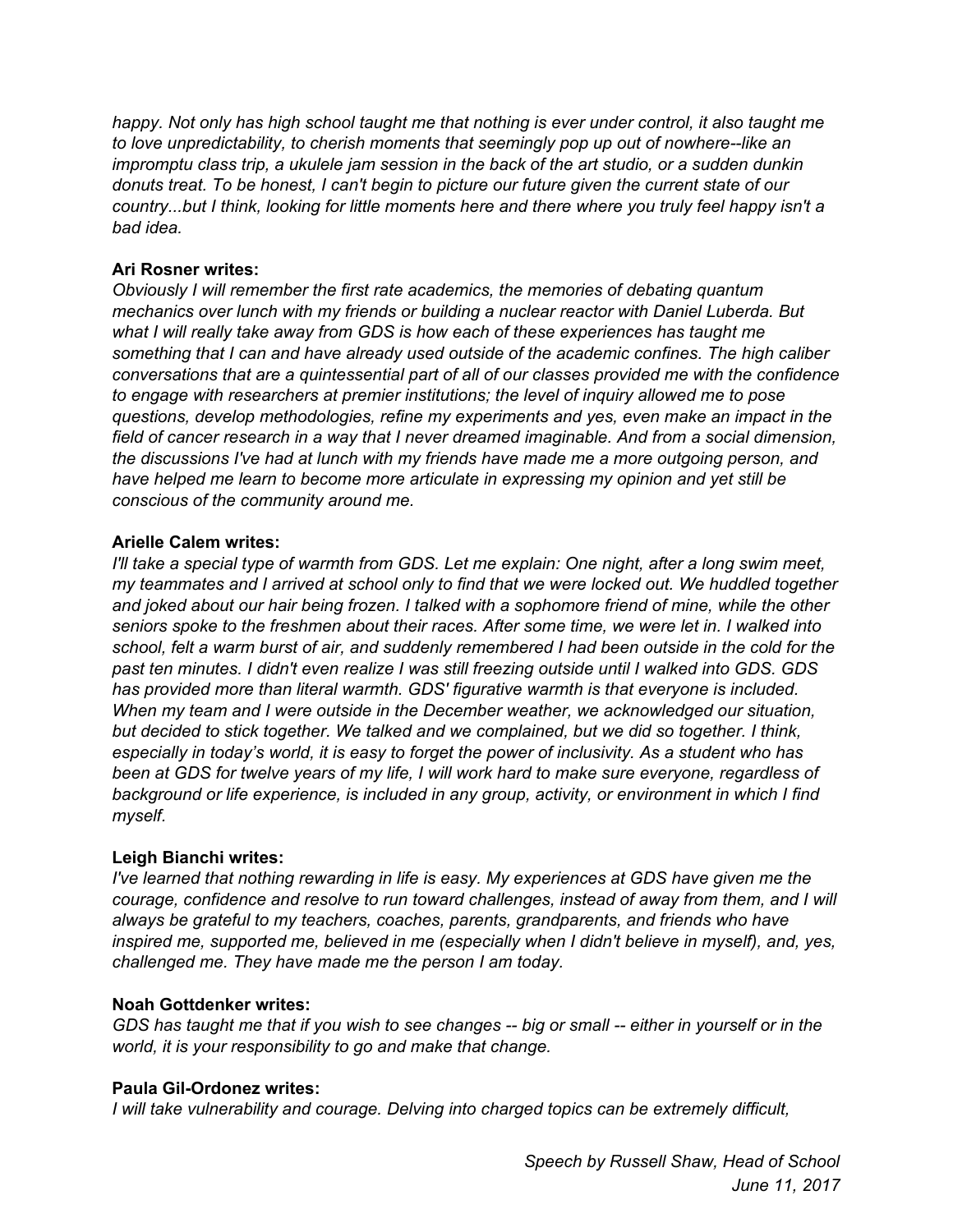*speaking your mind can feel petrifying, but GDS has given me the tools to go for it. Putting myself out there by letting people learn from my experiences as well as listening to others be vulnerable and courageous has been the most rewarding part of GDS because not only have I learned so much about myself and my peers, but I have also developed a strong sense of empathy that I don't think I would have without the supportive but risk-taking environment GDS has provided.*

## **Manning Martus writes:**

*I will take my ability to think critically, develop my own opinions, and defend my beliefs. Though* my time at GDS wasn't necessarily easy, I truly value the skills I have learned to stand up for what I believe in — whether that took place in an English classroom or through an article in the *Augur Bit, an email exchange, or a casual conversation in the Internet cafe. GDS created an environment in which I could challenge myself, and I can confidently believe in my ability to take on a world that throws curveballs every day.*

## **Philip Rozendaal writes:**

*I will be taking with me a greater understanding of social justice issues in America and the confidence to try my best to make a difference.*

## **Lulu Feldman writes:**

*I will take from GDS my motivation. My motivation to learn, build friendships, work hard on the track, make a positive impact on our environment, pursue art, practice my soccer skills, be a good person.*

## **Silas Morsink writes:**

*I'll take with me a box filled with running shoes and shin guards, spiral notebooks and Faulkner books, "GDS Soccer" jackets and one sweatshirt that says "State Champions." A stray ping pong ball, a powerpoint on Parliamentary Procedure, a quarter from the floor of the Forum, a CPR certification, and even some college admission letters. I'll keep the box for a while, first in my room, then in a basement. Then, one day down the road, I'll throw it out.*

What I really take with me from GDS won't be a notebook, a transcript, or a medal. I'll take a *deep reverence for American democracy, honed through Richard's pestering questions and impossible tests. I'll take an uncommon willingness to engage on the basis of ideas, without regard to someone's appearance or title. I'll take an ability to advocate for myself, not just to* stand up for what I think is right, but to refuse to sit down. I'll take a unique camaraderie with *seven groups of boys that tirelessly worked together to win a little blue blanket called a MAC banner. I'll take the realization that it's not the banner that's important, but the connections made and moments shared in its pursuit. I'll take an insatiable desire to answer the question "why?"*

But the thing that will stay me most of all is gratitude. For my teachers, yes, for my coaches, yes, but most of all for my classmates. Because I got to spend my four years of high school with *125 remarkable kids. 125 kids who were nice to each other, who cared about each other, and who vigorously pursued their passions all the while encouraging others to do the same. And for that I'll be thankful for as far down the road as I can see.*

Seniors, it's quite a packing list: empathy and curiosity, motivation and friendship, courage and vulnerability, critical thinking and a love of learning, values and perspective and more.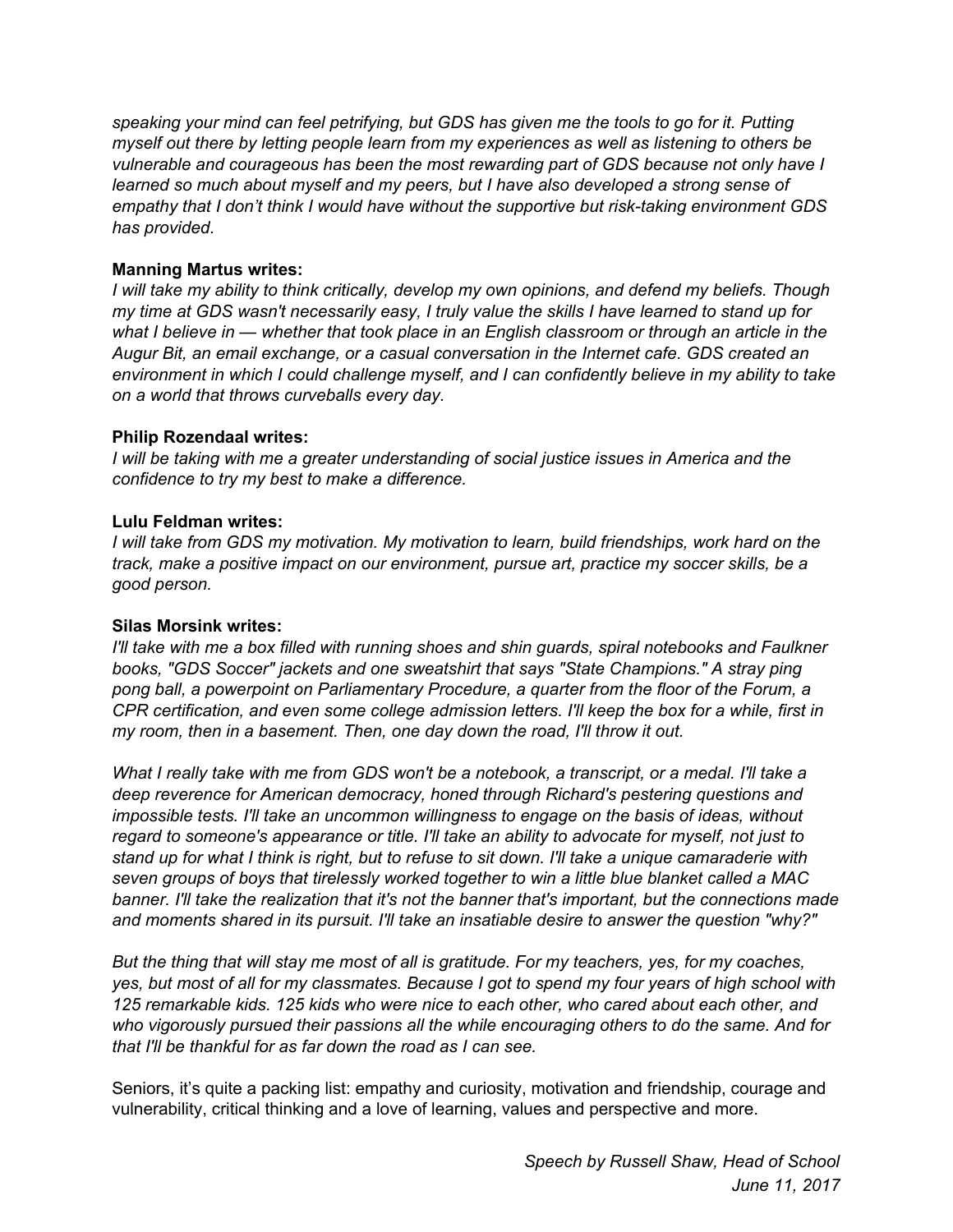At your graduation rehearsal, I gave you each one more thing to take with you from GDS--a book. The Abundance by Annie Dillard is a collection of essays, the first of which is called "Total Eclipse", in which Dillard recalls how she was transformed when she experienced a complete solar eclipse in 1979.

Now a total eclipse is rare. The last one was in 1991, when I was graduating from college and none of you were alive. The next total solar eclipse will take place in the United States on Tuesday, August 22 of this year, a little more than two months from now. Some of you may have plans to travel to Idaho or Kansas or South Carolina or other locations on the eclipse's path to experience it firsthand. For those of you who don't, your next two chances to experience a total eclipse in this country will be in 2024 and then in 2044. You'll be 25 years old for the first one, and 45 years old for the second.

Reading Dillard's essay will make you want to experience a total eclipse. She writes, "I had seen a partial eclipse in 1970. A partial eclipse is very interesting. It bears almost no relation to a total eclipse. Seeing a partial eclipse bears the same relation to seeing a total eclipse as kissing a man does to marrying him, or as flying in an airplane does to falling out of an airplane. Although the one experience precedes the other, it in no way prepares you for it."

Perhaps the same could be said of a graduation. Going to school precedes graduating--and yet graduating is something else entirely. You are launched into a new context, a new setting, a new kind of independence. Graduation is an opportunity to reflect on who you are, what you value, and then to consciously and intentionally choose your path forward. Graduation can serve as a kind of waking up.

In many of her essays, Dillard writes of the power of experiences that wake us up, that sets life apart from the day to day. These experiences can come in the form of celebrations, like a wedding or a milestone birthday...or like today's. They can also come in the form of a loss, such as a painful failure, the end of a relationship or the death of a family member. We are formed not simply by celebrations, of course, but also by the hardships that we encounter on the way there. Take a moment to think back on some of the moments of loss or challenge you encountered in high school. How did you make your way through, over, or around them? Another author, Tom Robbins, writes beautifully about the importance of these challenges in his book Even Cowgirls Get the Blues.

He writes:

*Perhaps a person gains by accumulating obstacles. The more obstacles set up to prevent happiness from appearing, the greater the shock when it does appear, just as the rebound of a spring will be all the more powerful the greater the pressure that has been exerted to compress it. Care must be taken, however, to select large obstacles, for only those of sufficient scope and* scale have the capacity to lift us out of context and force life to appear in an entirely new and *unexpected light.*

*For example, should you litter the floor and tabletops of your room with small objects, they constitute little more than a nuisance, an inconvenient clutter that frustrates you and leaves you irritable. Cursing, you step around the objects, pick them up, knock them aside.*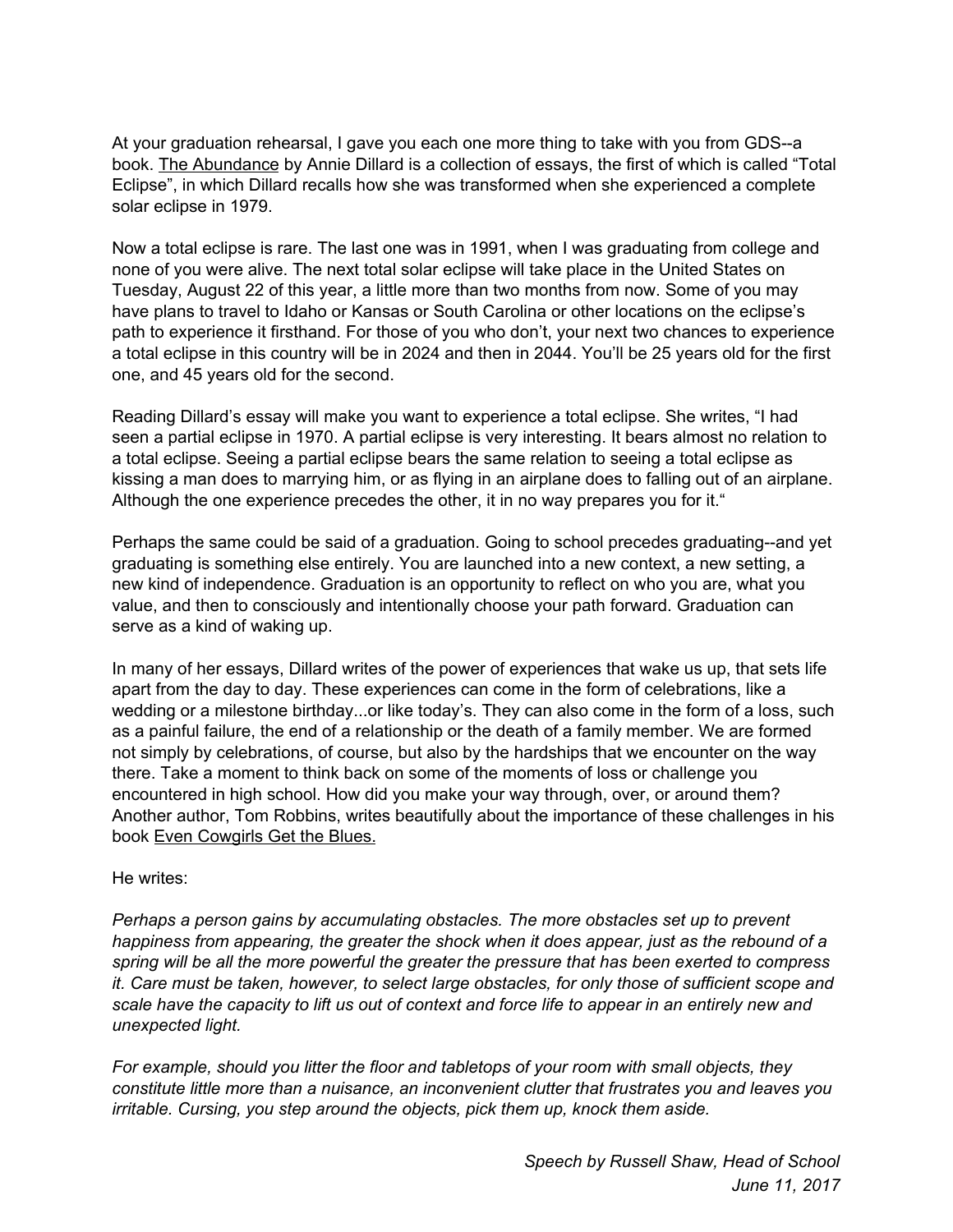*Should you, on the other hand, encounter in your room a nine thousand pound granite boulder,* the surprise it evokes, the extreme steps that must be taken to deal with it, compel you to see *with new eyes. Difficulties illuminate existence, but they must be fresh and of high quality.*

Seniors, as you prepare to move on from GDS, I of course wish you much success, success which I believe you will find. I also wish you worthy obstacles, obstacles that challenge you, that wake you up, that bring your values and priorities into clear relief. There's no doubt that you're graduating into a world that has its fair share of meaningful obstacles. Whether those challenges call into question your own rights or the rights of others, whether they are about issues of equity or the fate of our planet, whether they are expressed in 140 characters, on the front page of a newspaper or at a march, they will call on you to decide what it is that you value. My hope for each of you is that you'll find work of purpose, values-driven work, work that engages you in taking on meaningful obstacles, and in so doing, in leaving a world that's a bit better than the one that you are inheriting.

Class of 2017, as you head off to college and beyond, I'm confident that you have everything you need to take with you. And I know I speak on behalf of all of your teachers when I say that we love you. We believe in you. And we are very, very proud of you.

## **Closing:**

I'd like to take this last opportunity to say, on behalf of the faculty, staff, and administration of Georgetown Day School, a final congratulations to both the graduates and the family and friends who have helped us arrive at this moment.

And now, Class of 2017, I want to invite you to be present, to pause and look around, face your parents, faculty, family and friends—look at all these people who have showed up for you today. Collectively, we are for you, we believe in your tremendous capacity, we are proud of you. And to the rest of us here--our responsibility for these graduates does not end today. These talented young people will need our ongoing support and guidance as they discover the world, make their way in the world, and change the world. Our work isn't done.

In closing, a poem by Mary Oliver called "The Summer Day":

## **The Summer Day**

Who made the world? Who made the swan, and the black bear? Who made the grasshopper? This grasshopper, I meanthe one who has flung herself out of the grass, the one who is eating sugar out of my hand, who is moving her jaws back and forth instead of up and downwho is gazing around with her enormous and complicated eyes. Now she lifts her pale forearms and thoroughly washes her face. Now she snaps her wings open, and floats away. I don't know exactly what a prayer is.